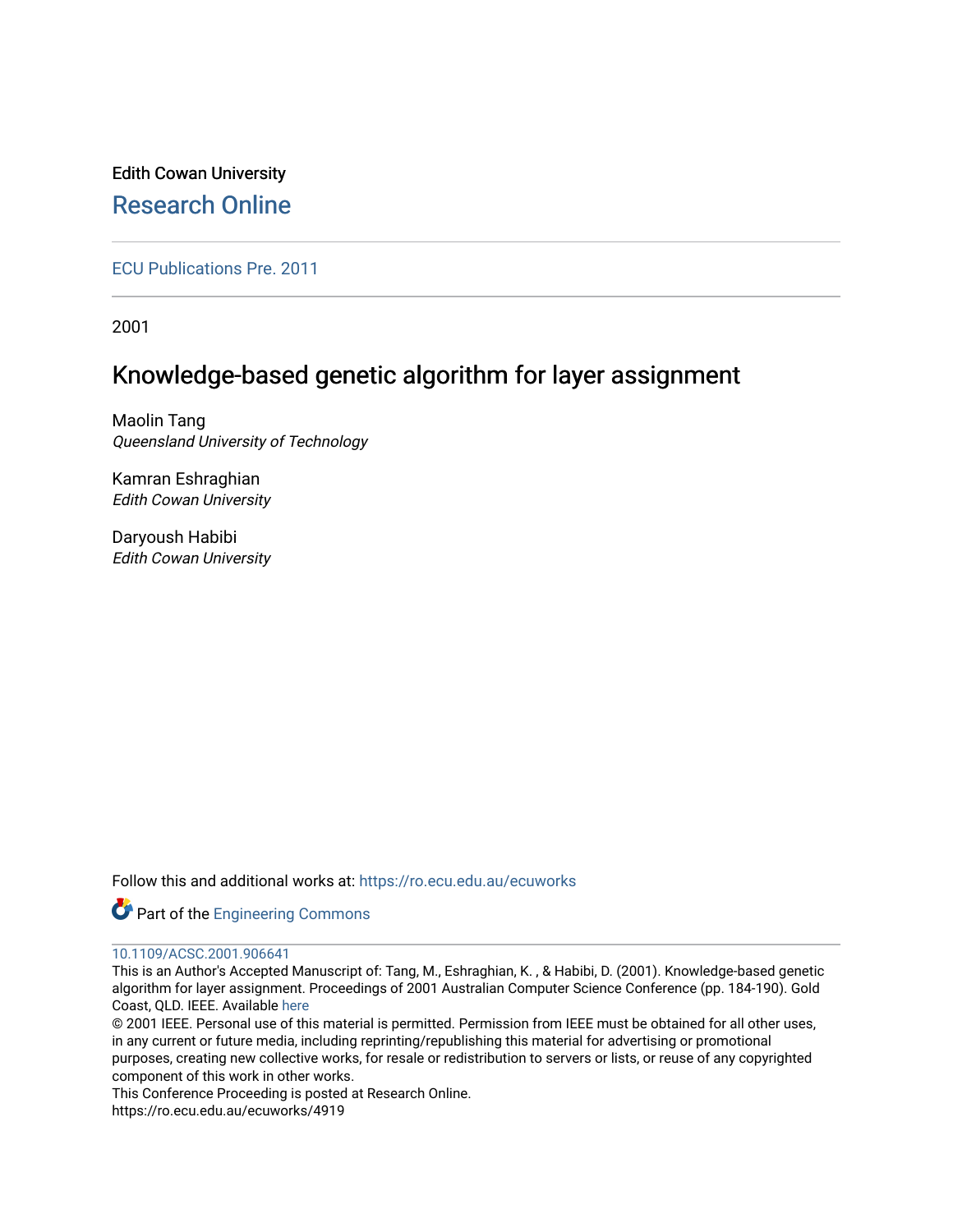## **Knowledge-based Genetic Algorithm for Layer Assignment**

Maolin Tang School of Computing Science and Software Engineering Queensland University of Technology QLD 4001, Australia m. tang@ qut .edu . au

> Kamran Eshraghian, Daryoush Habibi School of Engineering and Mathematics Edith Cowan University WA 6027, Australia { k.eshraghian, y.habibi}@ecu.edu.au

#### **Abstract**

*Layer assignment is an important post-layout optimization technique in Very Large Scale Integrated-circuit (VLSI) layout automation. It re-assigns wire segments in a routing solution to appropriate layers to achieve certain optimization objectives. This paper focuses on investigating the layer assignment problem with application to via minimization, which is known to be NP-complete. In this paper a knowledge-based genetic algorithm for the layer assignment problem is proposed, with the aim of utilizing domainspecijic knowledge to speedup the process of evolution and to improve the quality of solutions. Experimental results show that this knowledge-based genetic algorithm can consistently produce the same or better results than a heuristic algorithm and a traditional genetic algorithm.* 

## **1. Introduction**

*Layer assignment* is an important post-layout optimization technique in VLSI layout automation. It re-assigns wire segments in a routing solution to appropriate layers to achieve certain optimization objectives. Layer assignment has become an interesting topic since it preserves the wire lengths and topologies of the initial routing solution during optimization and provides considerable flexibility for optimizations of vias, crosstalk, and delays. This paper focus on investigating layer assignment problem with application to via minimization.

Via is a mechanism (hole) for connecting wire segments of a net distributed on different layers in two-layer or multilayer VLSI routing. However, since via has an associated resistance that affects circuit performance, it is desirable to minimize the number of vias in a VLSI routing.

This layer assignment problem can be stated as follows: Given a collection **of** nets, each of which consisting of wire segments that electrically connect a set of terminals, find a layer assignment to all the wire segments such that the number of vias required is minimized, any two wire segments in different nets that cross or overlap each other are assigned to different layers, and all the wire segments in the same net are interconnected.

[Figure](#page-2-0) **1** shows an instance *of* the layer assignment, **i.e.**  Figure l(a) **is an** initial routing solution **and** Figure l(b) gives the solution after the layer assignment. In this figure, dotted lines represent wire segments on one routing layer, solid lines stand **for** wire segments on another routing layer, and dots are vias.

From the computational point of view, the layer assignment problem is a NP-complete optimization problem [10]. Hence, a genetic algorithm would be **an** effective and efficient method for solving the layer assignment problem. In this paper, **a** knowledge-based genetic algorithm for the layer assignment problem is proposed, with the aim of utilizing domain-specific knowledge to speedup the process of evolution and to improve the quality of solutions.

The layer assignment problem can be modeled in *switching graph model* **[13].** Under the swiiching graph model the layer assignment problem is transformed into a so-called *switching graph problem.* This knowledge-based genetic algorithm is based on the switching graph model. For the sake of presentation, we call this knowledge-based genetic algorithm **KBGA** in this paper.

This paper is organized as follows: firstly, we review the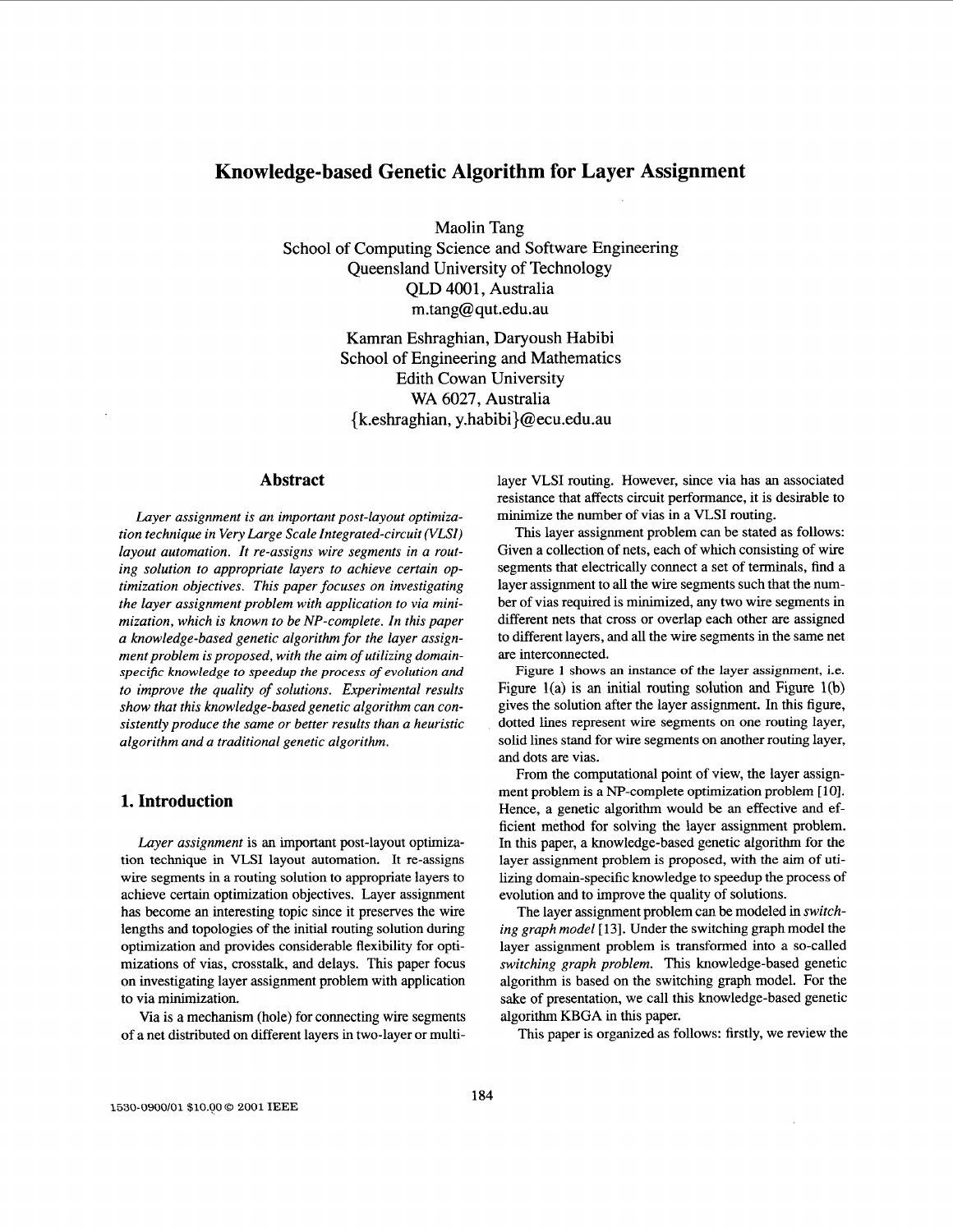<span id="page-2-0"></span>

**Figure 1. An instance of layer assignment** 

switching graph model. Then, the KBGA is outlined, followed by the representation and the fitness function used in the KBGA. Next, we discuss the genetic operators with focuses on discussing knowledge-based issues. After that, implementation issues are discussed and experimental results are given. Finally, we conclude this knowledge-based genetic algorithm.

## **2. Review of switching graph model**

A feasible layer assignment  $R$  can be represented as a LAP (Layer Assignment Problem) graph  $G = (V, E)$  [13].  $G$  is a directed bigraph [6] whose vertices set  $V$  can be partitioned into two disjointed sets  $V_{cluster}$  and  $V_{via}$ . The vertices belonging to *Vcluster* are *cluster vertices* and the vertices belonging to  $V_{via}$  are *via candidate vertices.*  $E$  is the set of directed edges, each of which associates a cluster vertex with a via candidate vertex. Figure 2 is an instance of LAP graph. In the LAP graph,  $V_{cluster} = \{c_1, c_2, \dots, c_7\},\$  $V_{via} = \{v_1, v_2, \cdots, v_7\}.$ 

The LAP graph reflects mutual constraints among via candidate vertices and cluster vertices and possesses the following useful properties:

Property 1. The number of the via candidate vertices



**Figure 2. An instance of LAP graph** 

whose in-degree and out-degree are both non-zero in a LAP graph equals the number of the vias introduced in the corresponding layer assignment.

The vertices whose in-degree and out-degree are both non-zero are *via vertices* and the vertices whose in-degree or out-degree is zero are *non-via vertices.* Denote the in-degree and out-degree of a via candidate vertex *w* as  $id(v)$  and  $od(v)$  respectively. Then a LAP graph has the property described below:

**Property 2.** For  $\forall v \in V_{via}$ ,  $id(v) + od(v) \leq 4$ .

A *switching graph*  $S_G(C)$  of a LAP graph  $G = (V, E)$  is defined as a bigraph obtained by reversing the direction of the arcs incident to the cluster vertices in the cluster subset  $C. S_G(C) = (V_G, E_G)$  is formally defined as below:

 $V_G = V;$  $E_G = E - \{  | (  \in E) . and . ((u_1 \in E) ) \}$  $(C)$ .or. $(u_2 \in C)$ } + {<  $u_2, u_1 > |$  {<  $u_1, u_2 > \in$  $E$ ).and.(( $u_1 \in C$ ).or.( $u_2 \in C$ )).

For example, switching graph  $S_G$ ({ $c_3$ , $c_6$ }) of the LAP graph shown in Figure 2 is displayed in Figure 3.



Figure 3. Switching graph  $S_G({c_3, c_6})$ )

**Property 3.** Assume that *I* is a feasible layer assignment, G is the LAP graph of  $l$ ,  $S$  is the set of the switching graphs of  $G$ , and  $L$  is the set of all feasible layer assignments. Then, *S* and *L* are one-to-one correspondence.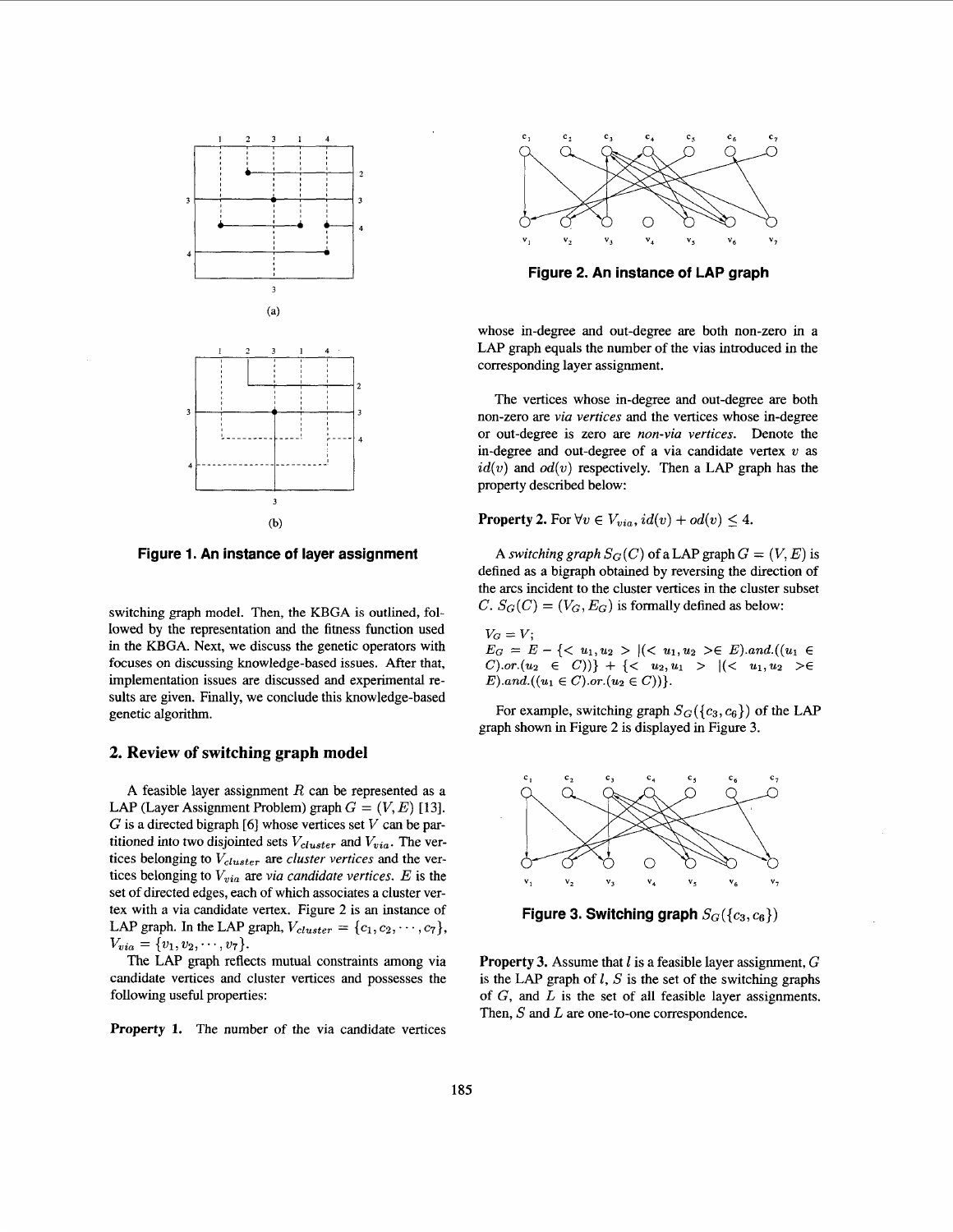The following are three corollaries resulting from Property **3.** 

**Corollary 1.**  The layer assignment corresponding to  $S_G(C)$  is a feasible one, where  $C \subset V_{cluster}$ .

**Corollary 2.** There are **2"** different feasible layer assignments.

**Corollary 3.** The layer assignment with minimal number of vias corresponds to the switching graph with minimal number of via vertices.

Given a LAP graph  $G$ , find a switching graph with minimal number of via vertices. This is so-called *switching graph problem.* The rest of this paper focuses on solving the switching problem problem.

## **3. Outline of the KBGA**

The KBGA operates on a population of individuals, each of which represents a switching graph. Initial population **is**  created by randomly generating a collection **of** individuals. Each individual i is evaluated using a fitness function  $f(i)$ . Basically, the KBGA discovers better individuals by allowing the individuals to evolve from generation to generation, and the evolution is realized through reproduction.

The process of reproduction is the point at which evolution takes place. It is implemented by two genetic operations in the KBGA. *crossover* and *mutation.* Crossover is a knowledge-based recombination operator which mixes the genes **from** two parents to reproduce two offspring. Mutation is another recombination operator to randomly change **an** allele of an individual for keeping diversity in a population. In order to reproduce better offspring, roulette selection strategy [7] is adopted **for** selecting parents for reproduction. This selection strategy makes sure that the fitter individuals have more chances to be selected for reproducing fitter offspring in the next generation.

In each generation, the KBGA calculates fitness for all individuals and retains the fittest one. The fittest one then is further evolved by using a hill-climbing operator. The fittest evolved is then compared with the fittest evolved in the previous generation, and the fitter one is kept as the fittest individual in history. Hence, when the KBGA terminates, the fittest individual in history is considered as the optimal switching graph. the KBGA is described in Algo**rithm** l.

#### **Algorithm 1: Genetic Algorithm for Switching Graph Problem**

*create initial population Pold; for*  $\forall i \in P_{old}$ *, Cal\_Fitness(i);* 

 $i_{best} = Best\_Individual(P_{old});$  $i_{best} = Hill\_Climbing(i_{best});$ *for generation* = *1 to MaxGen do begin for*  $i = 1$  *to*  $|PopSz/2|$  *do begin*   $P_{new} = \phi$ ;  $p_{\alpha} = Select(P_{old});$  $p_{\beta} = Select(P_{old});$  $Crossover(p_{\alpha}, p_{\beta}, o_{\alpha}, o_{\beta}, p_{crossover});$  $\mathit{Mutate}(o_\alpha, p_{mutation});$ *Mutate(og,pmutation); end for*  $\forall i \in P_{new}$ , *Cal\_Fitness(i);*  $t_{best} = Best\_Individual(P_{new});$  $ifCal\_Fitness(i_{best}) < Cal\_Fitness(t_{best})$  *then*  $P_{old} = P_{new}$ ;  $t_{best} = Hill\_Climbing(t_{best});$  $i_{best} = t_{best}$ ; *end*   $output$   $i_{best}$ .

In Algorithm 1,  $P_{old}$  and  $P_{new}$  are the old generation and the new generation respectively, *i best* retains the fittest individual in the history,  $Cal\text{ }Fitness(i)$  is a procedure of calculating the fitness of an individual *i*,  $Best\_Individual(P)$ finds the fittest individual in the population  $P$ ,  $Select(P)$  is a genetic operator which is used for selecting an individual among the population  $P$  in the roulette selection strategy, *Crossover*( $p_{\alpha}$ ,  $p_{\beta}$ ,  $o_{\alpha}$ ,  $o_{\beta}$ ,  $p_{crossover}$ ) is a knowledgebased recombination operator to reproduce two offspring  $o_{\alpha}$  and  $o_{\beta}$  from their parents  $p_{\alpha}$  and  $p_{\beta}$  with the probability  $p_{crossover}$ ,  $Mutate(o_\beta, p_{mutation})$  is another recombination operator used for mutation with the probability *Pmutatation, Hill-Climbing(i)* **is a** knowledge-based operator which produces the local optimum from the individual *i. MazGen* and *PopSz* represent the maximal number of generations and population size, respectively.

#### **4. Representation**

A switching graph represents a feasible layer assignment. Thus, a chromosome in this genetic algorithm corresponds to a switching graph. Suppose that  $G = (V, E)$  is a LAP graph and  $S_G(C)$  is a switching graph of *G*, where and  $p = |V_{via}|$ . Then,  $S_G(C)$  is represented as a binary string of *n* bits,  $V = V_{cluster} \cup V_{via}$ , and  $C \subseteq V_{cluster}$ . Let  $n = |V_{cluster}|$ 

 $b_1b_2\cdots b_n$ ,

where,

$$
b_i = \left\{ \begin{array}{ll} 1 & \text{if } c_i \in C \\ 0 & \text{if } c_i \notin C \end{array} \right.
$$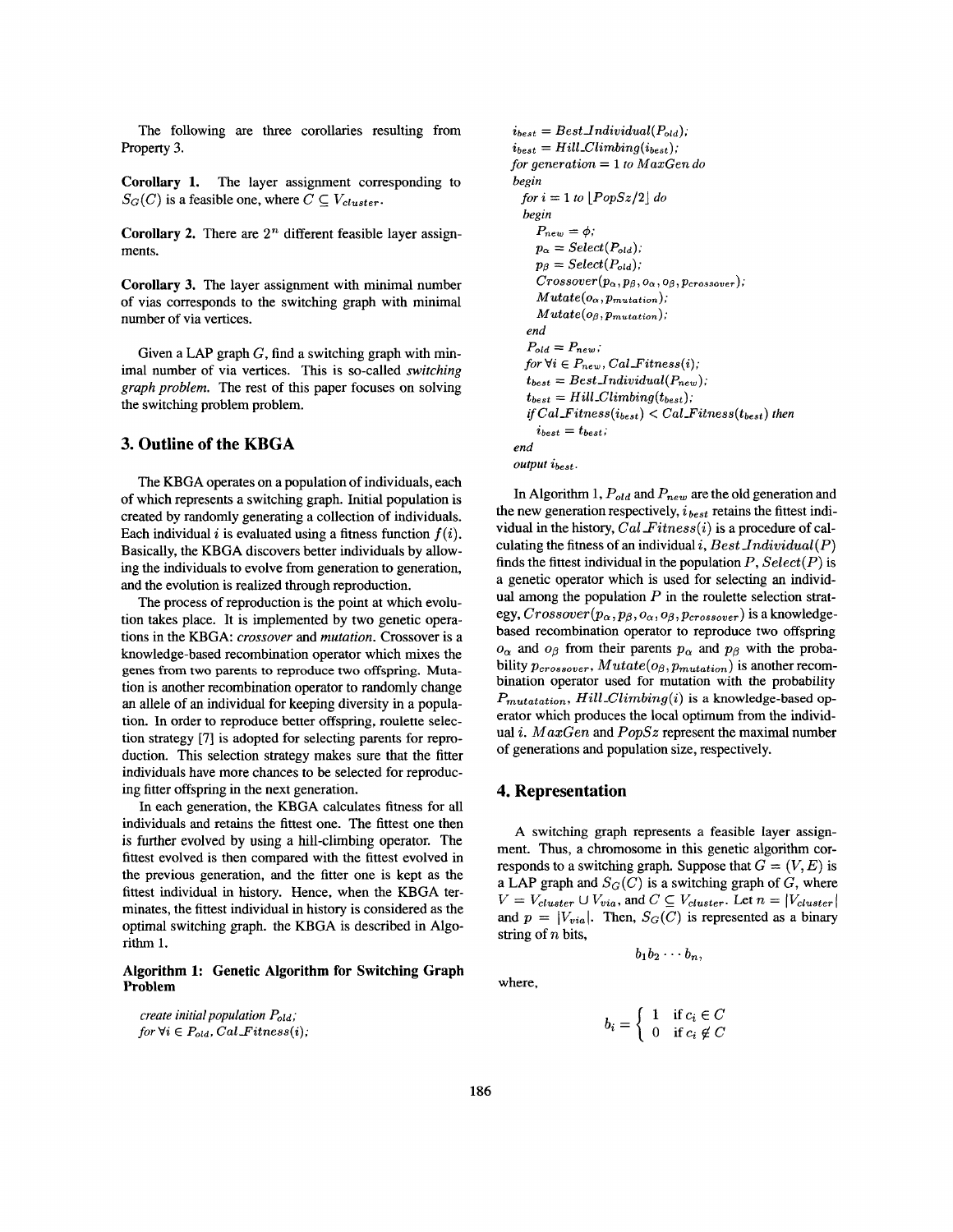Under this representation, the LAP graph  $G$  (a special switching graph with  $C = \phi$ ) is always encoded as  $00 \cdots 0$ . For example, the LAP graph shown in [Figure 2](#page-2-0) is represented as 0000000. The switching graph  $S_G({c_3, c_6})$  of the LAP graph shown in [Figure 3](#page-2-0) is represented as 0010010.

## **5. Fitness function**

The objective of the KBGA is to find a switching graph of a given LAP with minimum number of via candidate vertices. The fewer via candidate vertices a switching graph has, the fitter the corresponding chromosome is. Thus, the fitness of a chromosome *i* is defined in Equation 1:

$$
f(i) = p - via(i) \tag{1}
$$

where *p* is the number of via candidate vertices and  $via(i)$  is the number of via vertices in the corresponding switching graph of *i.* The fitness of a chromosome *i* is calculated in three steps:

- 1. Decode the chromosome *i* to obtain its corresponding switching graph  $M$ ;
- 2. Calculate *via(i)* from M;
- 3. Calculate  $f(i)$  by Equation 1.

In order to decode a chromosome *i* to obtain its corresponding switching graph  $M$ , a LAP graph must be used as a template. Suppose that G has *n* cluster vertices and p via candidate vertices. Then G is represented in a  $n \times p$  matrix *Template* which is defined as below:

$$
Template[i][j] = \begin{cases} 1 & \text{if } < c_i, v_j > \in E; \\ -1 & \text{if } < v_j, c_i > \in E; \\ 0 & \text{otherwise.} \end{cases}
$$

For example, the LAP graph shown in [Figure 2](#page-2-0) is represented as the matrix shown in Figure 4.

| $Temple =$ |  |  |             |  |  |
|------------|--|--|-------------|--|--|
|            |  |  |             |  |  |
|            |  |  |             |  |  |
|            |  |  | $0 \quad 0$ |  |  |

## **Figure 4. Template**

Given a chromosome  $s = a_1 a_2 \cdots a_n$ , its corresponding switching graph *M* can be obtained by Algorithm 2 below:

#### **Algorithm 2: Decoding**

$$
for i = 1 to n do
$$
  
\n
$$
for j = 1 to p do
$$
  
\n
$$
M[i][j] = Template[i][j];
$$
  
\n
$$
for i = 1 to n do
$$
  
\n
$$
if b_i = 1 then
$$
  
\n
$$
for j = 1 to p do
$$
  
\n
$$
M[i][j] = -M[i][j];
$$

For example, the switching graph of chromosome  $s =$ 0011000 is decoded as the above matrix shown in Figure 5.

| $\textit{Template} = \left[ \begin{array}{ccccccc} 1 & 0 & 1 & 0 & 0 & 0 \ 0 & 0 & 0 & 0 & 0 & -1 \ 0 & 0 & 1 & 0 & 1 & -1 \ 0 & 1 & 0 & 0 & -1 & -1 \ 0 & 1 & 0 & 0 & 0 & 0 \ 0 & 0 & 0 & 0 & 0 & 0 \ 1 & 0 & 0 & 0 & 0 & 0 \end{array} \right]$ |  |  |  |  |
|---------------------------------------------------------------------------------------------------------------------------------------------------------------------------------------------------------------------------------------------------|--|--|--|--|
|                                                                                                                                                                                                                                                   |  |  |  |  |
|                                                                                                                                                                                                                                                   |  |  |  |  |
|                                                                                                                                                                                                                                                   |  |  |  |  |
|                                                                                                                                                                                                                                                   |  |  |  |  |
|                                                                                                                                                                                                                                                   |  |  |  |  |
|                                                                                                                                                                                                                                                   |  |  |  |  |

#### **Figure 5. The switching graph of s=00110000**

It can be easily calculated from the above matrix that  $via(s) = 2$  because there are only via vertices  $v_5$  and  $v_7$ (their both in-degree and out-degree are not zero). Thus,  $f(s) = 5.$ 

#### **6. Genetic operators**

This section details the genetic operators used in KBGA, and focuses on discussing knowledge-based operators.

#### **6.1. Knowledge-based crossover**

It is known that there is a problem for the conventional one-point crossover, that is, two reproduced offspring could be less fitter than their parents. Let's look at the conventional one-point crossover for two selected parents shown in [Figure 6.](#page-5-0) Figure 7 shows the two offspring produced by the one-point crossover. It can be calculated that the values of fitness for  $p_1$  and  $p_2$  are both 4, while the values of fitness for their two offspring  $o_1$  and  $o_2$  are 4 and 2 respectively. Hence, the total fitness of the two parents is **8** while the total fitness of the two offspring is reduced to 6.

In order to overcome this problem, a knowledge-based crossover is used in the KBGA. Different from a conventional crossover operator, this crossover is a knowledgebased one which can make sure that the two offspring to be reproduced are fitter than their parents. In this way, the average fitness of the chromosomes in a population has much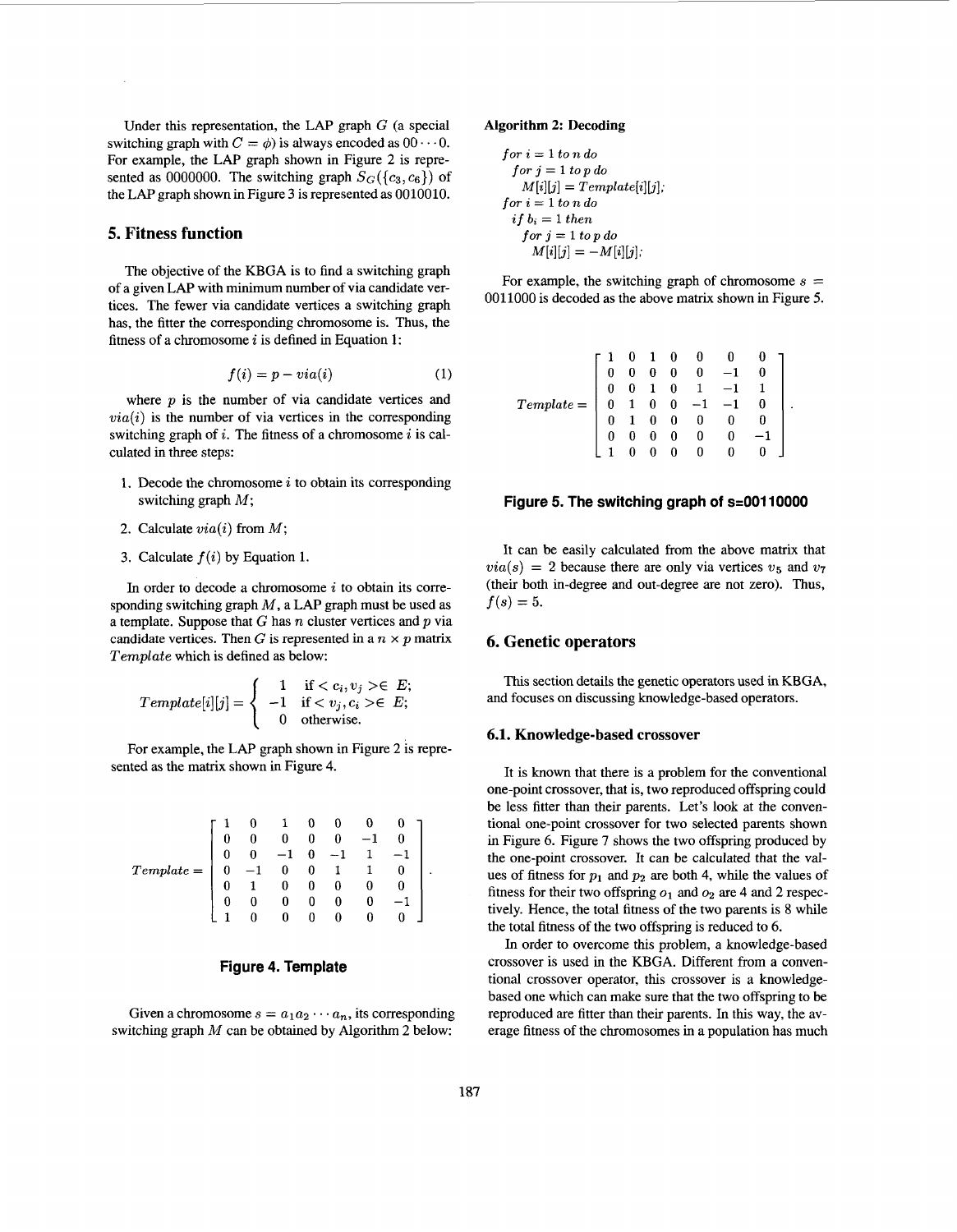<span id="page-5-0"></span>more probability to be better than that of the previous generation. As a result, it will contribute to the quick convergence **of** the genetic algorithm.

The basic idea behind the knowledge-based crossover is: when reproducing two offspring from two selected parents, we identify some good genes and pass these genes to their offspring. By good genes, we refer to the genes which are associated with non-via vertices in the corresponding switching graph. However, there may be some conflicts between the genes from the two parents. An example of such conflicts is that for a particular gene is good one in both of their parents, while in one parent the allele of the gene is '1', while in another parent the allele of the gene is '0'. As a result, we cannot pass the gene the two offspring at the same time. Because of this reason, this crossover passes the good genes from one parent to just one **of** the two offspring and the rest genes of the offspring are copied from the corresponding positions at the other parent. Similarly, we produce the other offspring. Figure **8** shows an example of the crossover operator. In the figure,  $P_1 = 0111000$  and  $P_2 = 1010110$  are two selected parents,  $O_1 = 0011010$ and  $O_2 = 0110110$  are the two offspring produced by the knowledge-based crossover. It can be calculated that the values of the fitness function for two produced offspring,  $O_1$  and  $O_2$ , are both 6. As a result, total fitness of the two produced offspring is 10.



**Figure 6. Two selected parents** 

### **6.2. Mutation**

Mutation is **to** randomly change an allele of an individual from one alphabet value to another in order to keep diversity in the generations. Since a binary alphabet is used over the





**Figure 8. Knowledge-based crossover** 

constrained via minimization problem, the original allele is exchanged for its complement.

The mutation operator offers the opportunity for new genetic material to be introduced into a population. From the theoretical perspective, it ensures that given any population, the entire search space is reachable. The new genetic material does not originate from the parents and **is** not introduced into their children by crossover.

#### **6.3. Hill-climbing operator**

The hill-climbing operator is used to improve the fitness of an individual. As its name implies, the operator is based on hill climbing technique [3].

This hill-climbing operator is based on the hill-climbing algorithm we presented in [ 131, which finds a local optimum switching graph from a LAP graph.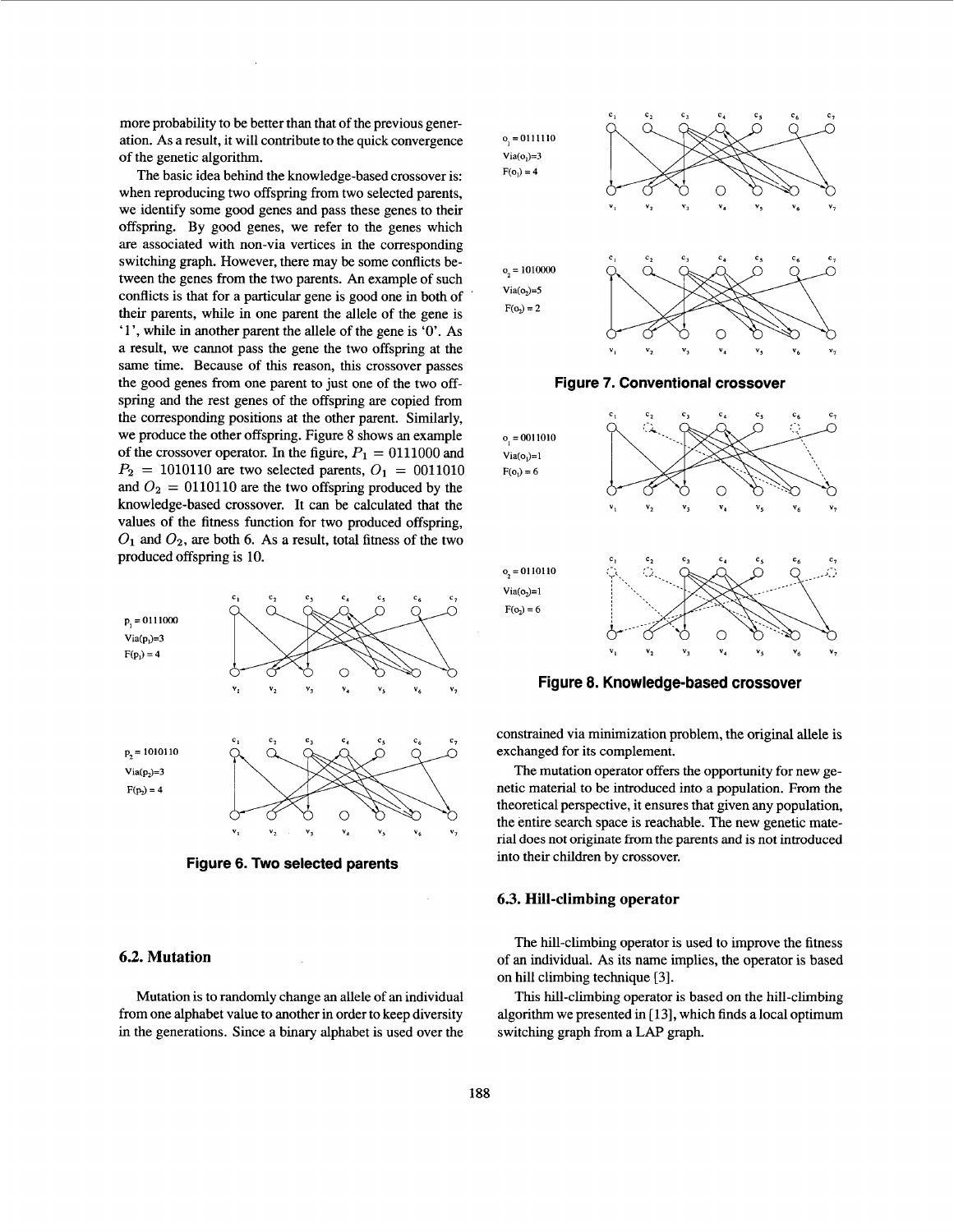## **7. Implementation and experimentation**

The KBGA has been implemented in *C* on a Pentium 200 personal computer. The program contains about 3000 lines source code.

In order to test the KBGA, we developed a program to randomly generate switching graph problems. For each randomly generated problem we use four different methods: optimal algorithm, hill-climbing algorithm [ **131,** traditional genetic algorithm [14], as well as the KBGA. The optimal algorithm enumerates all the possible layer assignments and outputs the layer assignment requiring minimal number of vias. Due to the inherent high computational complexity of the optimal algorithm  $(O(2^n))$ , where *n* is the number of cluster vertices in a switching graph), it is impossible for the optimal algorithm to find the optimal solution for a largesize problem in a tolerable time. Thus, we are not able to know what the optimal solutions for those large-size problems are and how many vias introduced in the optimal solutions. The hill-climbing algorithm is the one we proposed in our preliminary research on the layer assignment problem. The traditional genetic algorithm is the first genetic algorithm applied on the layer assignment problem which does not use knowledge-based crossover or hill-climbing operator.

Firstly, we randomly generate **36** switching graph problems. Then, the optimal algorithm is applied on 27 of those switching graph problems to obtain the optimal solutions (the sizes of the rest **9** switching graph problems are too large **to** use the optimal algorithm). After that, the hillclimbing algorithm, traditional genetic algorithm and the KBGA are used. The experimental results are shown in Table l.

In the table, *n* and *p* are the number of cluster vertices and the number of via candidate vertices of a randomly generated switching graph, respectively; The *vias* in the column *Characteristics* is the number of vias introduced in the switching graph, The *vias* and *time* in the columns *Optimal, Hill* - *Climbing, GA* and *KBGA* are the number of vias and the time spent on the layer assignment for the optimal algorithm, the hill-climbing algorithm, the traditional genetic algorithm and this knowledge-based genetic algorithm, respectively.

It can be seen from Table 1 that the computation time of the optimal algorithm increases dramatically with the increase of the size of switching graph problems. Hence it cannot be used for large-size layer assignment problems. **In**  contrast, the computation speed of the hill-climbing algorithm is very fast. But the quality of the solutions obtained by the hill-climbing algorithm is not satisfied. For all the 27 switching graph problem whose optimal solutions have been identified by the optimal algorithm, the hill-climbing algorithm failed to find the optimal solutions for 15 of them. The traditional genetic algorithm found the optimal solutions for 24 of the 27 switching graph problems and its computation time is in the order of dozens of seconds. The KBGA successfully found the optimal solutions for all the 27 switching graph problems just in seconds.

## **8. Conclusions**

Basing on the switching graph model we presented a knowledge-based genetic algorithm for the layer assignment problem in this paper, with the aim of utilizing domain-specific knowledge to speedup the process of evolution and improving the quality of solutions.

By using the knowledge-based crossover operator we can make sure the process of the evolution of this knowledge-based genetic algorithm is convergent. By using the hill-climbing operator to produce a local optimal, we can not only speedup the computation speed, but also generate some good genes which contribute to find the optimal solution.

Although the computation speed is not as fast as that of the heuristic algorithm, the quality of the solutions obtained by the KBGA is much better than that of the heuristic algorithm. In fact, it is able to find the optimal solutions in most cases.

The unique power of genetic algorithms shows up with parallel computing. Parallel genetic algorithm with mformation exchange between searches are often more efficient than independent searches. Our future research on the layer assignment will extend to parallel genetic algorithm.

#### **References**

- [1] K. Ahn and S. Sahni, Constrained via minimization, *IEEE Trans. on Computer-Aided Design of Integrated Circuits and Systems,* 12(2):273-282, 1993.
- [2] **E** Barahona, On via minimization, *IEEE Trans. on Circuits and Systems,* 37(4):527-530, 1990.
- *prehensive Catalogue,* Springer, Berlin, 1997. [3] A. Bundy (ed), *Artificial Intelligence Techniques: A Com-*
- [4] C.C. Chang and J. Cong, **An** efficient approach to multi-layer layer assignment with application to via minimization, *IEEE Trans. on Computer-Aided Design of Integrated Circuits and Systems,* 18(5):608-620, *1999.*
- [5] Y.-C. Chou and Y.-L. Lin, **A** graph-partitioning-based approach for multi-layer constrained via minimization, *Proc. IEEEIACM International Conference* on *Computer-Aided Design,* 426-429, 1998.
- *[6]* **R.** Diestel, *Graph Theory,* Springer, New York, 1997.
- 171 J.H. Holand, *Adaptation in Natural and Artificial Systems,*  Univ. of Michigan Press, Michigan, 1975.